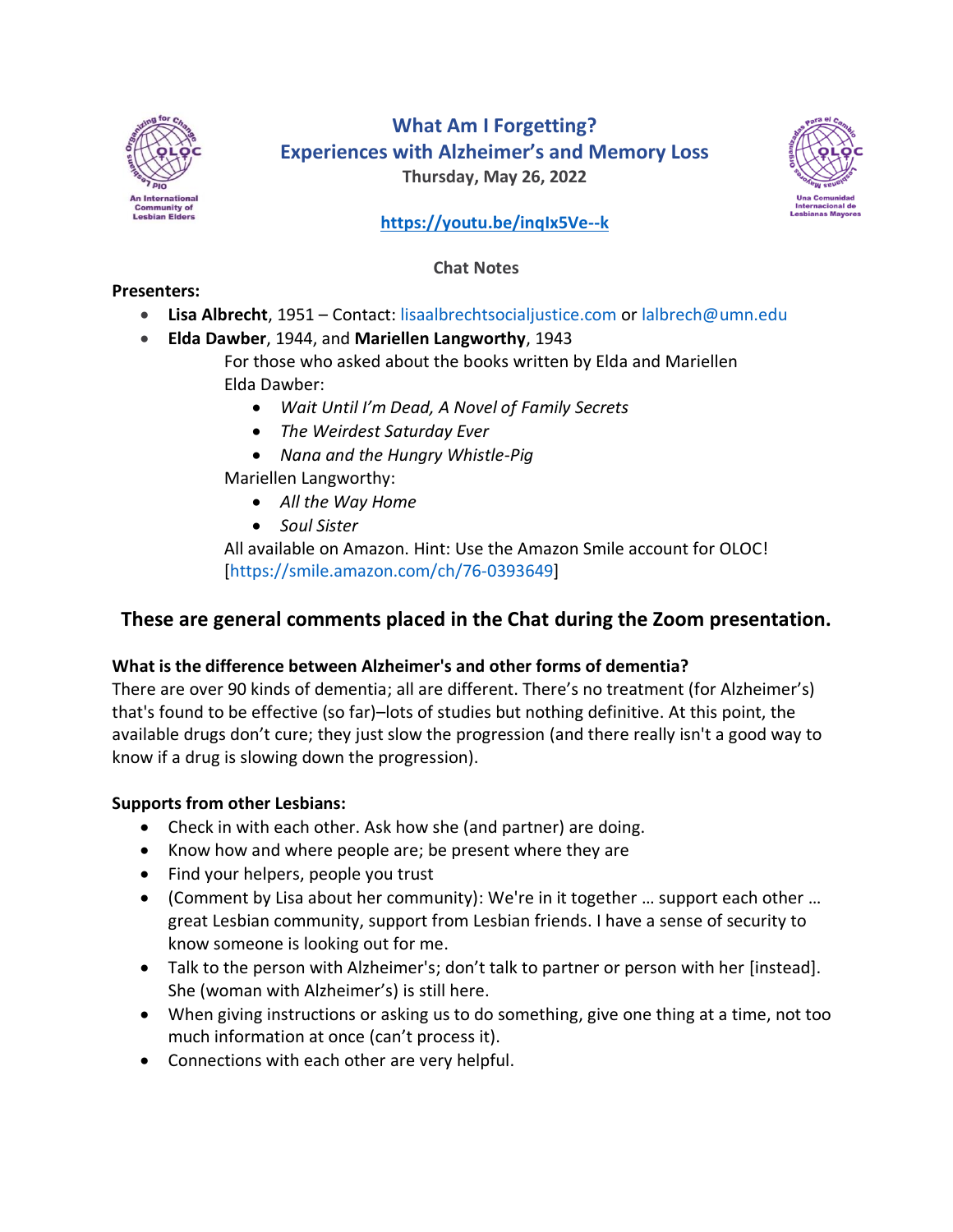#### **Concerns:**

- Will my kids/relatives, etc. take care of me? An unknown.
- Who will take care of me? I have some plans but don't always know and I want to have control of my life.
- Death with dignity: it's a struggle, especially for people with Alzheimer's. Generally, you need to have terminal diagnosis and [be] expected to die within six months.

#### **Tips (general):**

- Asking for help is a good thing, not really a weakness. As we get older need to learn we can't do it all. Do what we can.
- You have to have humor. Maintain a sense of humor. Humor saves our lives.
- The more engaged you are in learning new things and doing things, the better chance you have of "staying" longer.
- Ask us questions. We're not silent about this.
- And never be silent in the face of injustice.
- Questions are more important than answers. Don't be afraid to ask.
- If you have a diagnosis, see if you qualify for a research study in your area.
- Alzheimer's Association: find the one in your state. They may have helpful resources and supports, though experiences differ state to state.
- Find a caregivers support group if you are caring for someone. Important for you to have support as well.

## **Reflections:**

- It's dreadful to watch someone you know and love not remember and not be the person they want to be and were.
- (Comment by Lisa): My pandemic humor about my partner, Pat: She has no pandemic stress because she doesn't know what's going on around her. Sometimes I wish I didn't know what.
- There is no template for Alzheimer's.
- People freak when you say you have memory loss.
- Sad and afraid of the future. Doesn't mean we can't do it.
- We're still being activists in [our] current situation.
- Lisa: I'm connected to an elder LGBTQ community in Minneapolis/St. Paul, Minnnesota
- The longer we live, the more likely we are to have some memory loss.
- There's no shame in not remembering.
- Has *Lesbian Connection* ever done a whole issue on elders? And talking about dementia? That would be cool.
- You don't die from Alzheimer's or Dementia; you die from other health complications.
- We need more geriatric doctors.
- Issues of racism, sexism, homophobia still exist among providers.